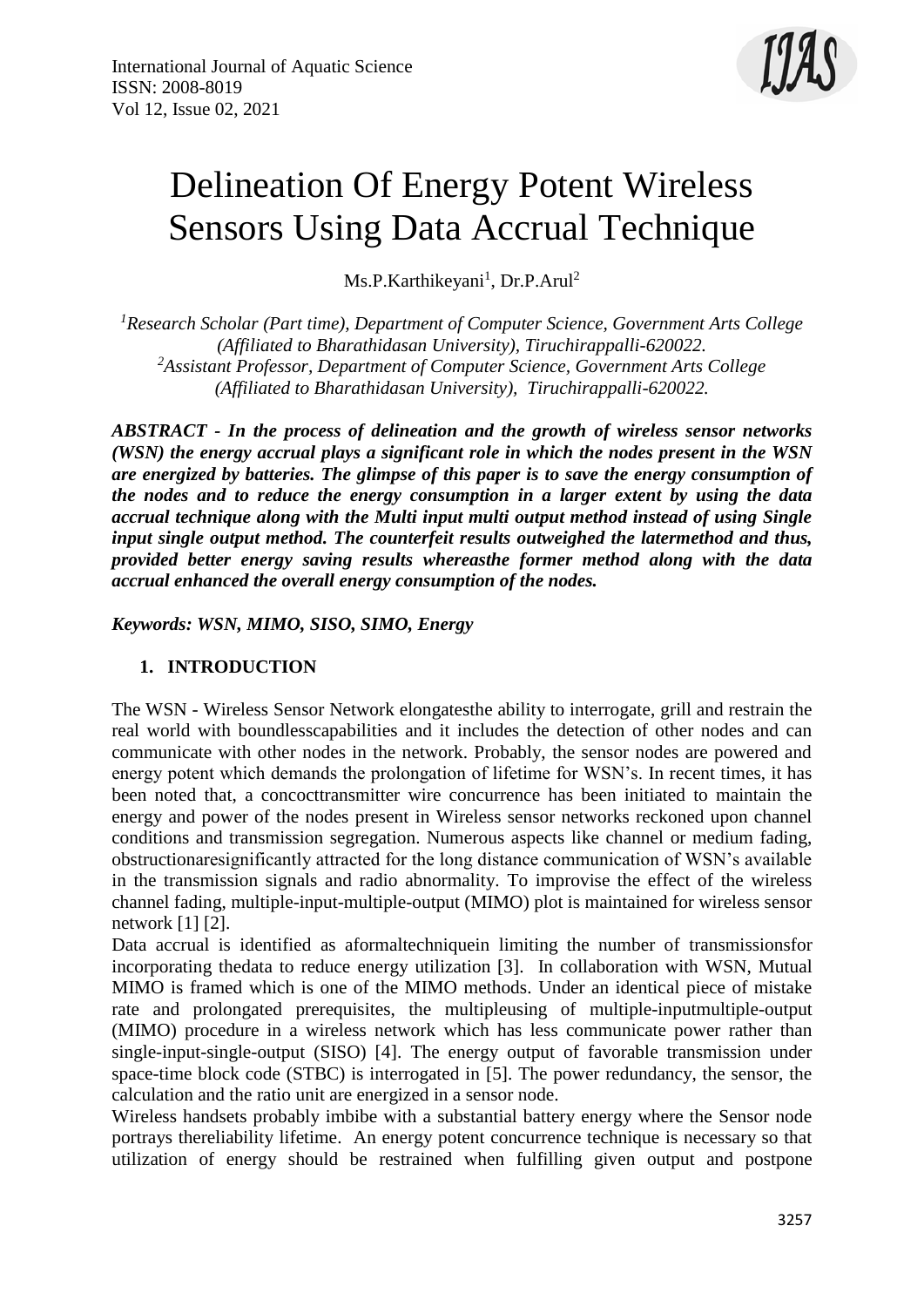International Journal of Aquatic Science ISSN: 2008-8019 Vol 12, Issue 02, 2021



necessities. Therefore, in this paper, energy-proficient transmission strategies for prolonging lifetime and for postpone decrease of wireless sensor network's energy are inspected.

## **2. WSN TOPOLOGY**

The topology of the WSN is shown in the following figure 1. Normal nodes are the data collection points that transmits data and information to sink nodes bymultiple hoping and forwarding techniques. For example, we consider a wireless sensor network with an area of (L x L), there are various significant nodes and sink nodes placed at the mid of the network. Here , all the nodes are isomorphic, with routing, sending and receiving the data. Therefore , any two nodes can communicate with single hop- or multi-hop.



Figure 1: Topology of a wireless sensor network

When the first dead node appears due to less energy in the network then it is known as the interval or time in the Network lifetime. When a node transmit data from a normal node to sink node, then it is known to be as Energy Consumption.

## **3. PROPOSED METHOD**

#### **3.1.DATA ACCRUAL WITH MUTUAL TRANSMISION**

The major defect of WSN is about prolongation of the lifetime of the nodes present in them. Having it in the mind, the delineation of the WSN is formulated to reduce the overall obtaining of the energy in individual nodes and therefore in this paper a novel strategy to decrease the overall energy consumption of multiple nodes available in the network is addressed.

Systematically, in WSN, data comprised from various neighbor sensors or nodes must be communicated to mid-term processor placed in some remote place. In the process, the distant processor is far away and the data will be formerly sent to hand-off node, at that time point multi-hop based routing will be formulated to advance the information to the final objective. Within the nearby sensors, if the far away distance is Dm meter, then the actual is distance D fir communication to occur in between the nodes or sensors as shown in the figure 2.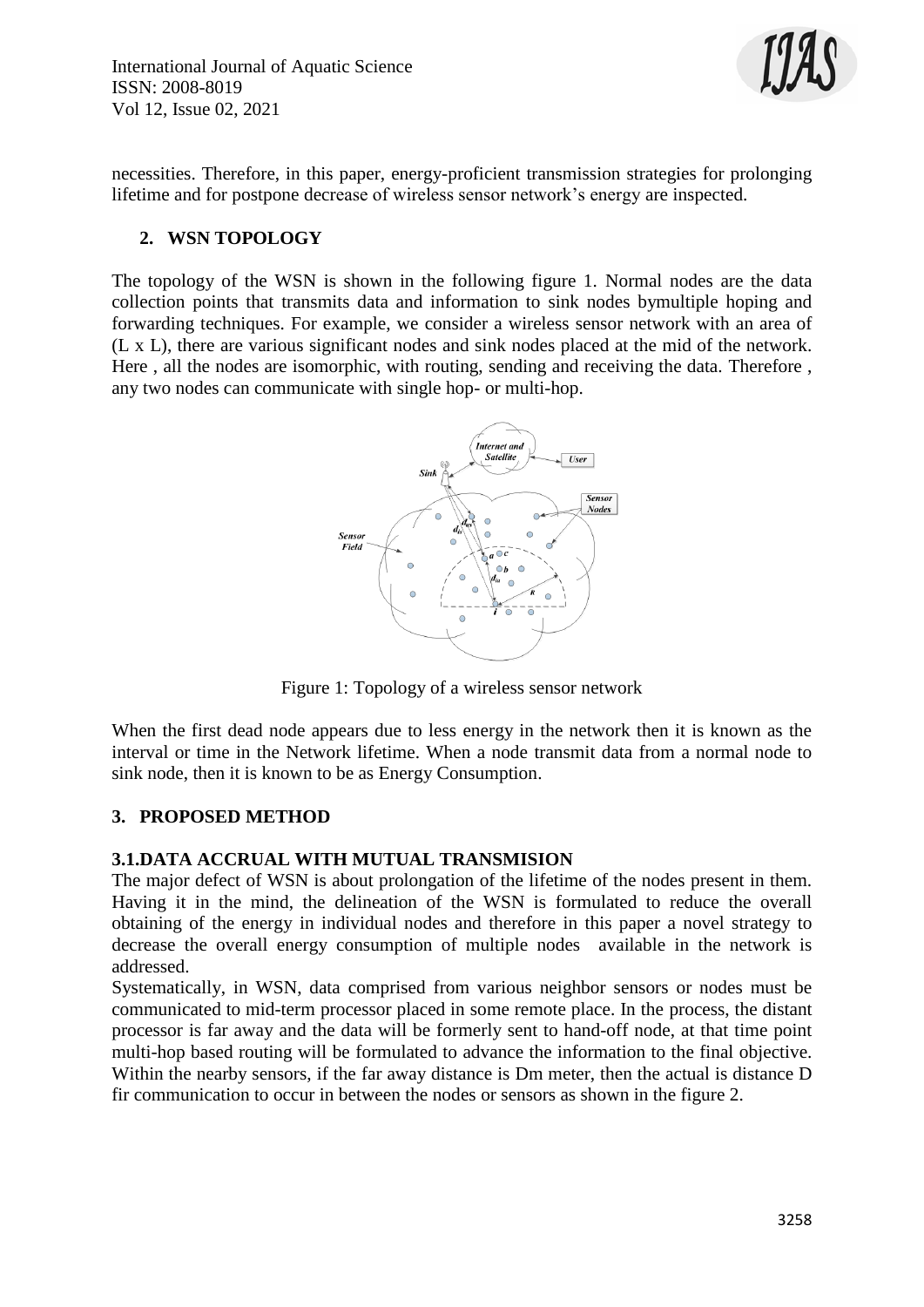



Figure 2: Wireless transmission for long distance

The mutual data exchange technique within the local sensors are spontaneously transmitted to a remote unknown network priorly the process of mutual transmission by the nodes are taken placed. The following transmission step is based on data accrual and mutual MIMO,

# **1. Local communication among local sensors**

Here, the local sensor exchanges intermittently their information with the other intra clusters of nodes within the local network to forward for the long distance communication which has to be taken to the next step.Therefore, the data or the informationto be transmitted is compressed in size to decrease the energy consumption in the long distance communication and distributed to the mutual data with the individual sensors.

### **2. Long distance communication between remote networks**

After the local communication and compression of the data using Alamouti space time block coding schemes, the long distance communication is formulated.Alamouti space block scheme is a complex space-time diversity technique which is used in  $2\times1$  MISO mode or in a 2×2 MIMO mode and it has a data rate of *1* while achieving maximum diversity gain as shown in the figure 3.



Figure 3: Alamouti space time block scheme

Let us consider, S sensors in the network which has Si number of data to be transmitted where i-1,2,3,.... S. In the local node or the sensor, the longest distance of separation between the nodes is Dm, and the distance between the network is D, then the process is carried out using the following steps,

- 1. Data organised is transmitted to the local cluster for data accrual.
- 2. The local cluster which organised the data transmits it to the Mt-1 nodes in the network.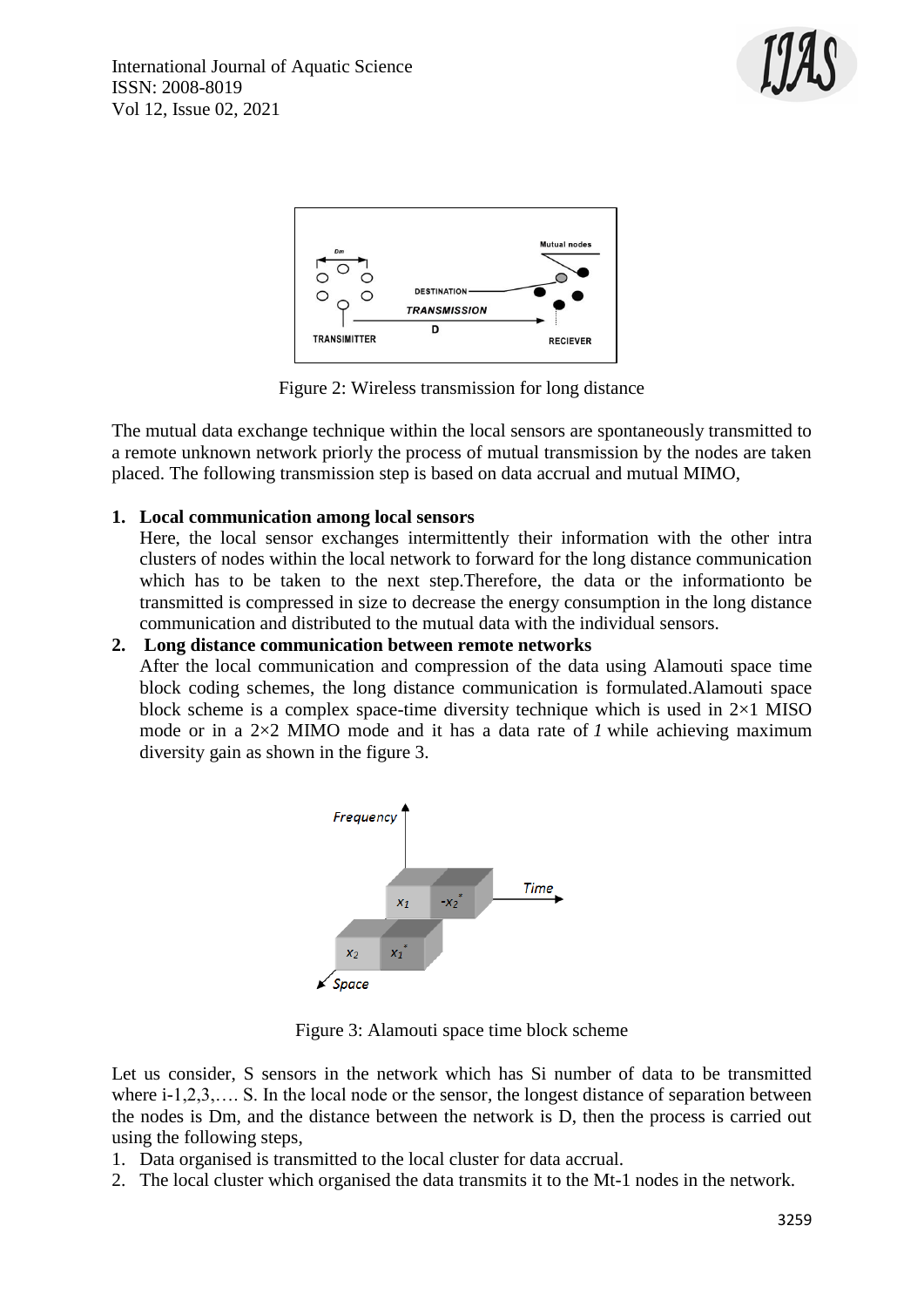

- 3. when the data is received by the Mt nodes, the data are encoded or decompressed for applying the Alamouti space time block scheme.
- 4. Each and everynodes are delineated with an index value "i" which transmits data to the i<sup>th</sup> antenna of the Alamouti scheme.
- 5. On the receiver network, Mr nodes perform mutual reception and the data bits are received using MQAM decoding technique at this section.

The overall energy consumed by the mutual MIMO approach is formulated by the following equation,

The energy cost of single bit of  $-$ 

- $\triangleright$  local transmission side =  $E_i^t$  where i=1,2,3,.. S.
- A mutual transmission =  $E_j^{t0}$  where j= 1,2,3.. Mt-1.
- $\triangleright$  local transmission in the receiver side =  $E_i^r$  where i=1,2,3,.. Mr-1.

The term bm is the space-time code present in the Alamouti block scheme. The non-mutual approach of transmission is formulated as shown in the following equation,

$$
E_A = N_1 E_1^t + E_{bf} \sum_{i=1}^2 N_i + E_2^{t0} (N_2 - (1 - \gamma)(N_1 + N_2)) + E_b^r \sum_{i=1}^2 N_i \gamma
$$
  

$$
E_{DF+SISO} = \sum_{i=1}^{N-1} N_i E_i^t + E_{bf} \sum_{i=1}^{N} N_i + E_0 \sum_{i=1}^{N} N_i \gamma_i
$$

#### **3. SIMULATION RESULTS**

The mentioned approach is assigned in the network Simulator 2 (NS-2 tool) where the best simulation tool present in the market and the results are gained with varying size of nodes in the WSN, with varying size of data volume and the results are portrayed in the following section.

#### **4.1.ALAMOUTI SCHEMES BASED ON DATA ACCRUAL**

The delineated approach is assigned with two different schemes based on the distance or whether MIMO or SISO is formalized in the technique. Let us assume a node or sensor S1 transmits data into node S2 to pass out the data accrual for the sole purpose of deleting the data redundancy while transmission. Therefore, the significant point here is S1 won't have the same data as S2 but S1 receives the same accrued data as S2. The relation between the networks plays a prime role in defining which approach should be employed (i.e. ) MIMO or SISO.

#### **4.2.FIRST SCHEME**

Here, after the role of the data accrual calculation, the sensor S2 will not transmit all the data to sensor S1, as the sensor S2 clearly knows that the data is redundant and repetitive and therefore the S2 does not forward the data to save energy. Hence, The overall energy consumption of the first scheme with gama =  $80\%$ , 70% and 60 % is identified and from this experimental resultis known that when the gama value decreases the distance or the critical distance increases as shown in the figure 4 and the overall energy consumption is formulated by the following equation,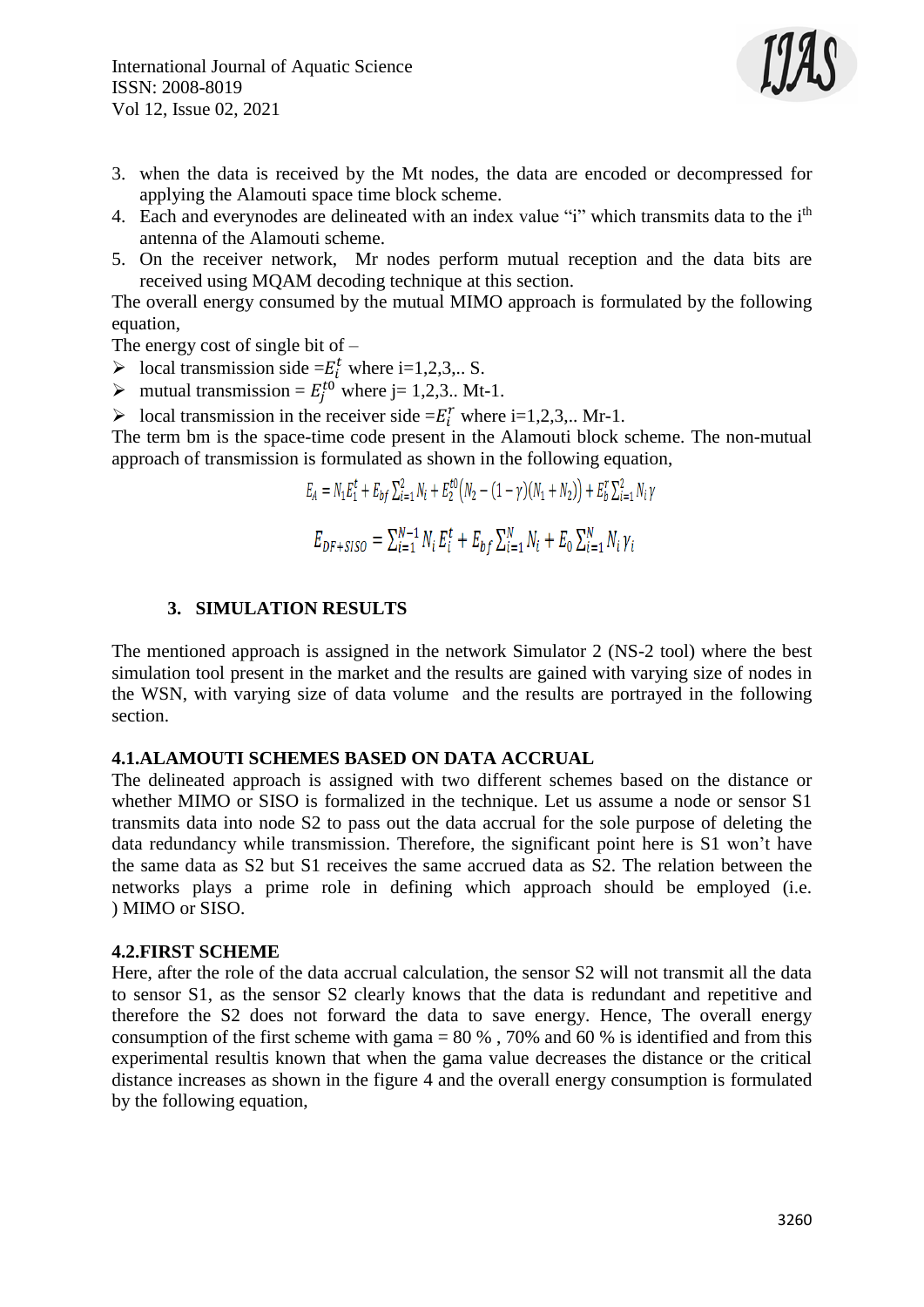



Figure 4: Comparison of critical distance in the first scheme (2 x 2) gama

## **4.3.SECOND SCHEME**

Here, the sensor S2 will transmit all the essential data to the sensor S1 even though it is redundant and therefore to meet the large demands of the crucial distance needs. Thus, the scheme is short time consuming and grabs lot of energy from the nodes as well the nodes drains out promptly. The overall energy conduction of the scheme is compared with gama values from 80%, 70% and 60 % and it is identified that the crucial distance increases with the constant decrease in the gama value from 80 to 60 as shown in the figure 5. The overall energy consumption of the second scheme is formulated as shown below,

$$
E_{DF+MIMO} = \sum_{i=1}^{N-1} N_i E_i^t + E_{bf} \sum_{i=1}^{N} N_i + \sum_{j=1}^{N-1} E_j^{t0} \sum_{i=1}^{N} N_i \gamma_i + E_b^r \sum_{i=1}^{N} N_i \gamma_i + \sum_{h=1}^{M_r-1} E_h^r n_r N_s
$$
  
\n
$$
E_B = N_1 E_1^t + E_{bf} \sum_{i=1}^{2} N_i + E_2^t N_2 + E_b^r \sum_{i=1}^{2} N_i
$$
  
\n<sup>180</sup>  
\n<sup>180</sup>  
\n<sup>190</sup>  
\n<sup>190</sup>  
\n<sup>190</sup>  
\n<sup>191</sup>  
\n<sup>190</sup>  
\n<sup>190</sup>  
\n<sup>191</sup>  
\n<sup>190</sup>  
\n<sup>190</sup>  
\n<sup>191</sup>  
\n<sup>190</sup>  
\n<sup>190</sup>  
\n<sup>191</sup>  
\n<sup>190</sup>  
\n<sup>190</sup>  
\n<sup>191</sup>  
\n<sup>190</sup>  
\n<sup>190</sup>  
\n<sup>191</sup>  
\n<sup>190</sup>  
\n<sup>191</sup>  
\n<sup>190</sup>  
\n<sup>191</sup>  
\n<sup>192</sup>  
\n<sup>193</sup>  
\n<sup>195</sup>  
\n<sup>198</sup>  
\n<sup>1993</sup>  
\n<sup>1994</sup>  
\n<sup>1995</sup>  
\n<sup>1996</sup>  
\n<sup>1997</sup>  
\n<sup>1998</sup>  
\n<sup>1997</sup>  
\n<sup>1998</sup>  
\n<sup>19996</sup>  
\n<sup>19987</sup>  
\n<sup>1999887</sup>  
\n<sup>19999996</sup>  
\n<sup>199999996</sup>  
\n<sup>199999996</sup>  
\n<sup>1999999999999999</sup>

Figure 5: Comparison of critical distance in the second scheme (2 x 2) gama

# **5. CONCLUSION**

ritical point of I

Finally in this paper, the energy saving formula by initiating mutual data accrual scheme in the MIMO is interrogated and from the experimental results it is keenly shown that the DA(Data Accrual) with MIMO overwhelmed the SISO scheme and conserved lot of overall